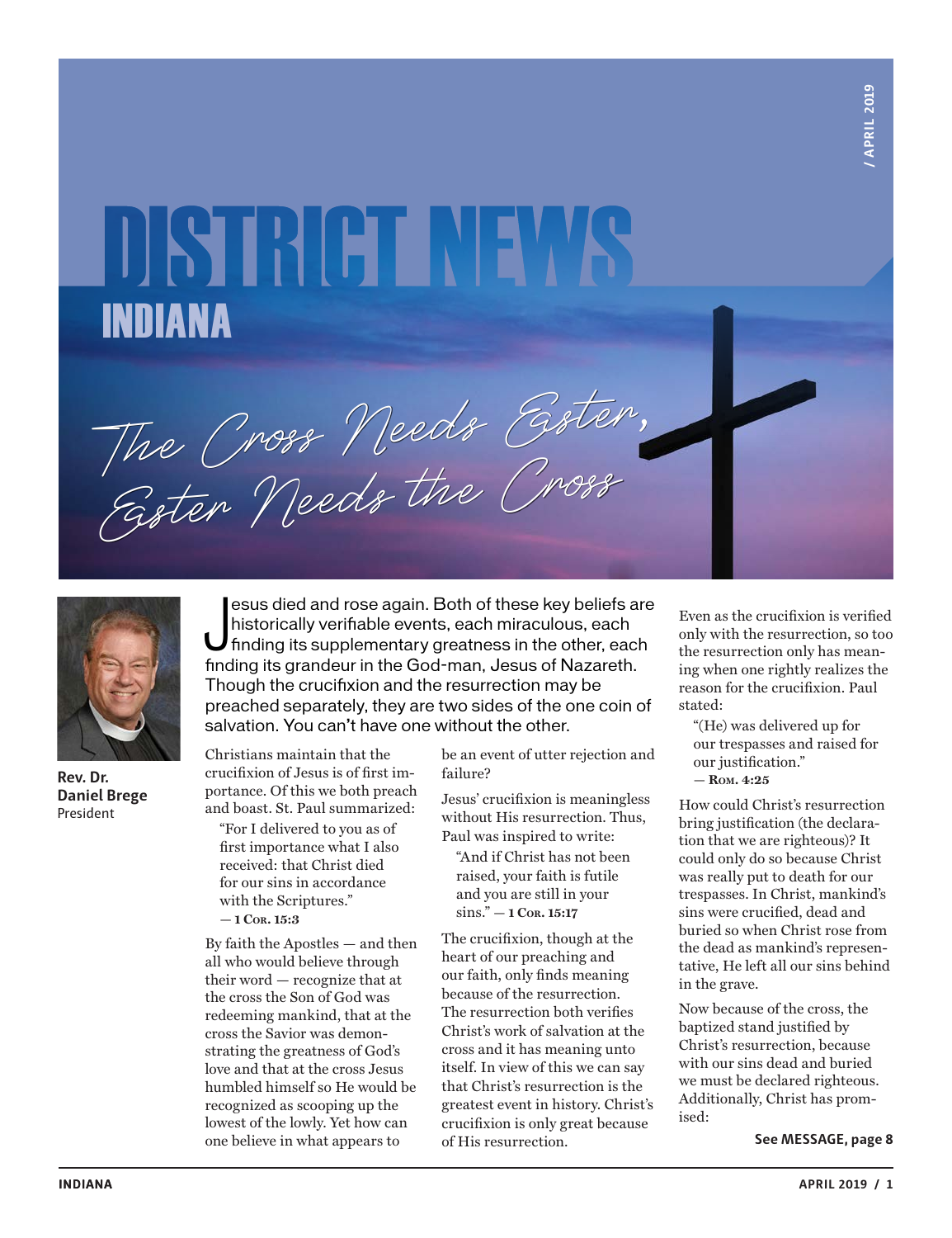# CAMPUS MINISTRY

# **College students gain tools for evangelism**



**Mark Wood, director of LCMS Witness & Outreach Ministry, leads a session at the LCMS U "Witness" conference.**

#### **By Jayne Sheafer**

**T**he thought of college students on winter break tends to call up images of ski trips or warm-weather getaways, but 330 students, campus ministry pastors and workers from over 80 campuses spent part of their break at the LCMS U "Witness" conference held Jan. 2–5 in Fort Wayne.

In addition to learning about a framework and tools for sharing the Gospel, they gave \$1,404 in support of The Shepherd's Hand, a community-outreach initiative of Shepherd of the City Lutheran Church, east of downtown Fort Wayne. Shepherd of the City is also home to an LCMS U chapter for students attending neighboring Indiana Tech University.

The importance of witnessing to the hope that is in Jesus Christ can give rise to some anxiety. But that is exactly the reason many of these college men and women chose to attend LCMS U "Witness."

### Much to learn

"Being a witness for Christ is no small or comfortable task, so learning as much as possible is a must," shared Ben Harsin, a senior at Southern Illinois University in Edwardsville, Ill. "And what better way to do so than from theological experts and among Lutheran friends? I cannot think of one."

The conference, which took place on the campuses of Purdue University Fort Wayne and Concordia Theological Seminary (CTSFW), Fort Wayne, offered dozens of sectionals, plenty of opportunities for fellowship, and worship at CTSFW and St. Paul's Lutheran Church, Fort Wayne.

The foundation of the conference was several sessions with keynote speaker Rev. Dr. Mark Wood, director of LCMS Witness & Outreach Ministry. Wood built his presentations around *Every One His Witness*®, a Lutheran evangelism tool developed by the LCMS Office of National Mission and available from Concordia Publishing House.

"The focus of the plenary sessions was to give the attendees greater insight into what went into the development of *Every One His Witness*. I hope this will encourage those who haven't participated in a workshop to do so and that it will give those who have participated in a workshop a greater depth of knowledge," explained Wood. Learn more about

*Witness®* at

"Mostly," he added, "I wanted to encourage the students attending the Witness Conference to find joy in their calling to be Christ's witnesses where they are now and throughout their lives." *Every One His*  **lcms.org/**

Nathaniel Prather, a junior at Indiana University, Bloomington, thinks the LASSIE approach (Listen, Ask, Seek,

Share, Invite, Encourage) from *Every One His Witness* will be a great tool for his own witnessing efforts.

### All are sinners

The sectionals at the conference covered topics concerning witnessing to those with varying worldviews, witnessing and dating, and spiritual warfare. One theme that hit home for many of the participants was witnessing to those in pain.

"Although every sectional I attended impacted me in a wonderfully different way, the sectional that gave me exceptional help was from Rev. Seth Mierow's session titled 'The Problem of Pain: Witnessing to Suffering Agnostics,'" said Emily Kleman, a freshman at Indiana University, Bloomington.

Kleman explained, "A question I have received many times and often wondered about myself is, 'If God cares for us, why does He make us suffer?' We may have recently lost a loved one, have been struggling to keep our head above the papers, homework and demands of school, or even have asked God, 'Why me?'

"Rev. Mierow explained that as Christians we wrestle with the same temptations and evil in this world as unbelievers. God sent His Son to save all people. As witnesses, we can reach out to agnostics surrounding us and share charitable compassion and empathetic care with them because we are in fact all the same, sinners."

Mierow, pastor of St. Peter Lutheran

Church, Indianapolis, serves Butler University along with other university campuses in the city.

With so much teaching, learning and sharing packed into just a little over 60 hours, what's the takeaway from LCMS U "Witness"? **witness-outreach**

"I do think Christians in college want to

**See LCMS U, page 4**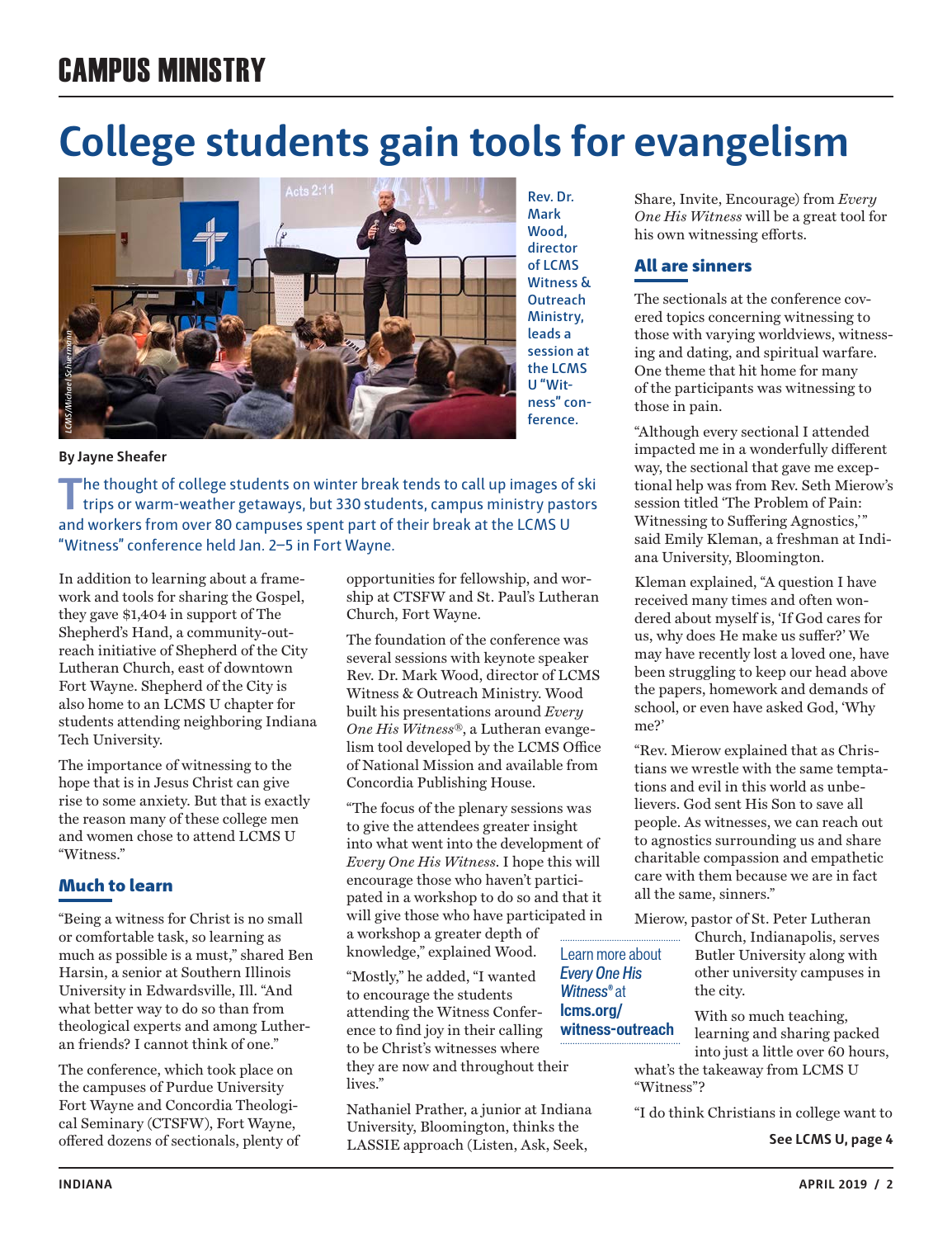# CAMPUS MINISTRY

### UNIVERSITY LUTHERAN CHURCH • PURDUE

# **Remodeled space expands outreach opportunities**



**O**n any given morning, you might find Rev. Justin Herman sipping coffee while reading the Bible or talking with students at the new coffee shop inside University Lutheran's (ULu) newly remodeled building at Purdue University in West Lafayette.

Since ULu completed the project, the building now also houses a new fellowship hall and office space. The coffee shop is run by a local vendor, Fuel, and has quickly become a popular venue for Purdue students and staff. During lunch, Fuel is packed with students and has been getting heavy foot traffic due to its location across the street from the school's engineering mall.

"The Purdue community comes to us everyday," says Rev. Herman, ULu pastor. "Our students bring friends — people who don't go to church. I get to meet new faces all the time. That's what I was hoping for and it's even better than I imagined."

Since last fall's update, the fellowship hall, office space and entryways are finally finished, with the new signage being put into place as a final touch. Pastor Herman says they are seeing an increase in students

**C** The atmosphere of the coffee shop is helping us build a reputation for being welcoming before we have an opportunity to do anything else. We want to be a people of service as we've been served."

**Rev. Justin Herman**, right, shown chatting with a Purdue student.

attending worship services and the church is actively using the fellowship hall every Sunday after the 10:30 a.m. and 5 p.m. worship services.

It's a huge change from last August when the coffee shop was still under construction and the church was trying to get the remodeling project finished. This semester has a decidedly different feel now that the project is complete.

"People are coming in to get coffee and it's a way to serve the community," Rev. Herman says. "The atmosphere of the coffee shop is helping us build a reputation for being welcoming before we have an opportunity to do anything else. We want to be a people of service as we've been served."

Although the atmosphere of the coffee shop is attracting the Purdue community, it's not their primary mission.

"The most important thing is what we do on the third floor," Rev. Herman says. "If we don't have salvation, then none of the rest matters. We want what we receive from Christ to trickle down to the other floors so we can share the hope we have."

In order to reach more people, ULu is currently in the process of calling another pastor, who will become the director of community relations and help facilitate ULu's councils, Bible studies and more, all with the goal of building strong relationships.

"Everything flows from the worship," Rev. Herman adds. "We want to have a community where people meet their friends and spouse, those lifelong relationships that flow from the joy of being at Purdue and part of ULu.

"We want to develop a community that serves the Purdue community as Christ serves us."

Learn more about the ministry at *ulupurdue.org.*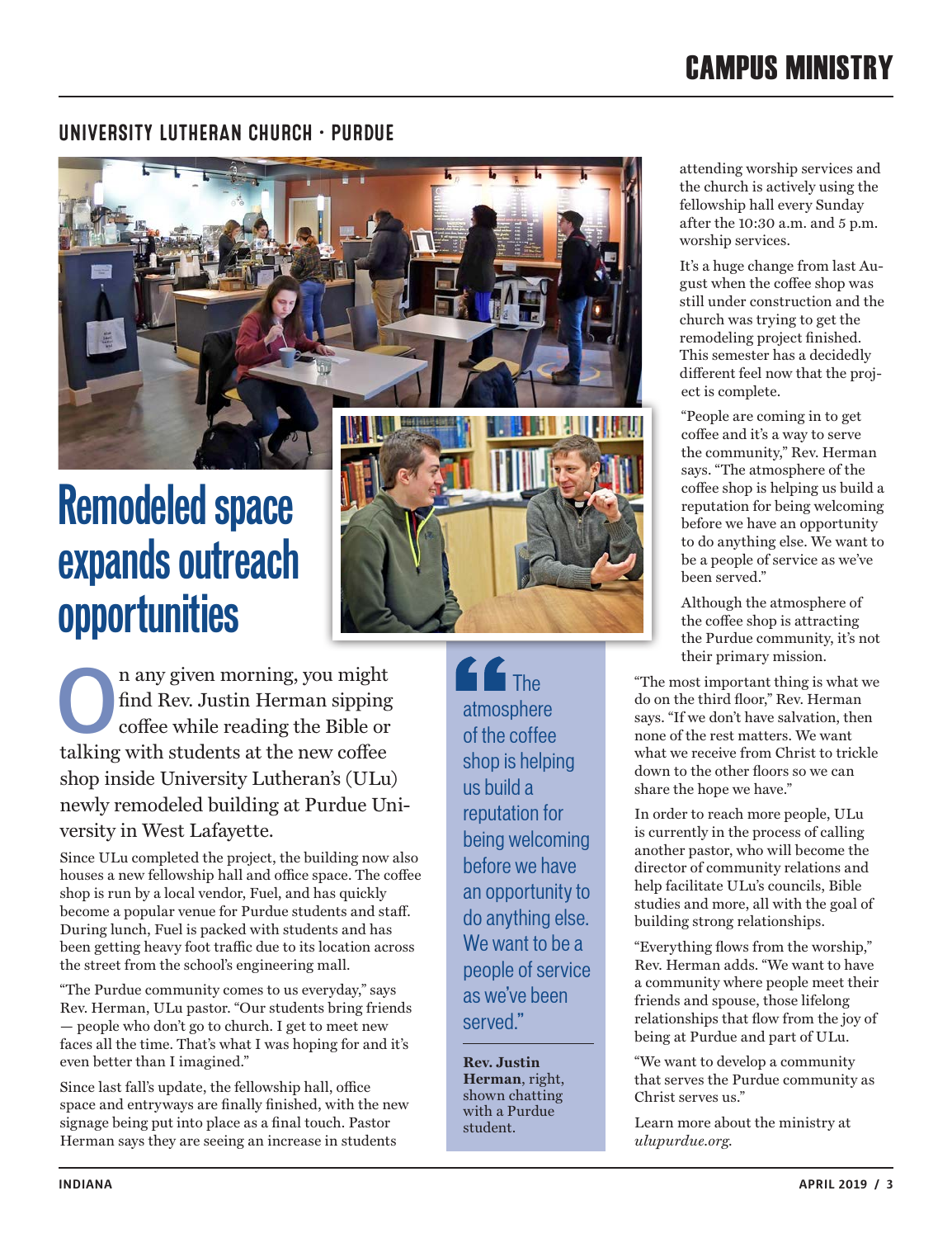# DISTRICT NEWS

### OUTREACH KENTUCKY



# **Almost halfway there!**

The Indiana District is continuing to pursue its goal of raising \$150,000 for Outreach Kentucky, a new mission initiative serving the Richmond, Ky., area.

So far, \$70,220 has been raised toward the goal. Once it's reached, the district can apply for an additional \$100,000 through the New Ministry Initiative matching grant. The total amount of \$250,000 would enable the board of directors to call and provide living expenses for a missionary for at least three years.

So why choose to support Outreach Kentucky? The need for an LCMS congregation in that area is urgent. Richmond is the third largest city in the bluegrass region of Kentucky, but many of its residents have no religious affiliation. The city is also home to Eastern Kentucky University (which has an undergraduate enrollment of more than 14,000 students), making Richmond a bustling college town with the potential for a campus ministry.

With your help, we can reach the people of Richmond and provide a campus

ministry to young adults for three years.

The district hopes to achieve this goal by 2021. If the goal is not met, donors will be approached about applying the funds to another project at that time. It is our hope that the remaining funds will be raised this year so we can apply for a matching grant and begin to share the Good News of Jesus Christ with the residents of Richmond.

Thanks to those who have provided support to get us halfway to our goal.

To find out more about this exciting new ministry, visit *in.lcms.org/outreachkentucky* or contact Rev. Geoff Robinson at *geoff.robinson@in.lcms.org.*



**A student sings during Evening Prayer at the**  LCMS U "Witness" conference in Fort Wayne.

### **(CONTINUED FROM PAGE 2) LCMS U**

be a witness for the hope that they possess; they simply may not be equipped with the knowledge, tools or confidence to do so," offered Harsin. "I know this is true of me.

"The lessons I have learned at this conference will embolden me to be a witness for Jesus Christ beyond the scope in which I have proclaimed my faith in the past. Being surrounded by such a great cloud of witnesses and mentors at this meeting has shown me the opportunities that are awaiting me by the Lord's design."

The Rev. Marcus Zill, director of LCMS Campus Ministry and LCMS U, said, "The college context can be edgy, difficult and complex. I am proud of the desire of our college students to not only confess their faith in the toughest of circumstances but also to witness to those they encounter on campus."

"Witness" was the fourth biennial conference hosted by LCMS U, with the fifth being planned for January 2021.

To read the entire article and for more pictures go to lcms.org/lcms-u-witness-conference.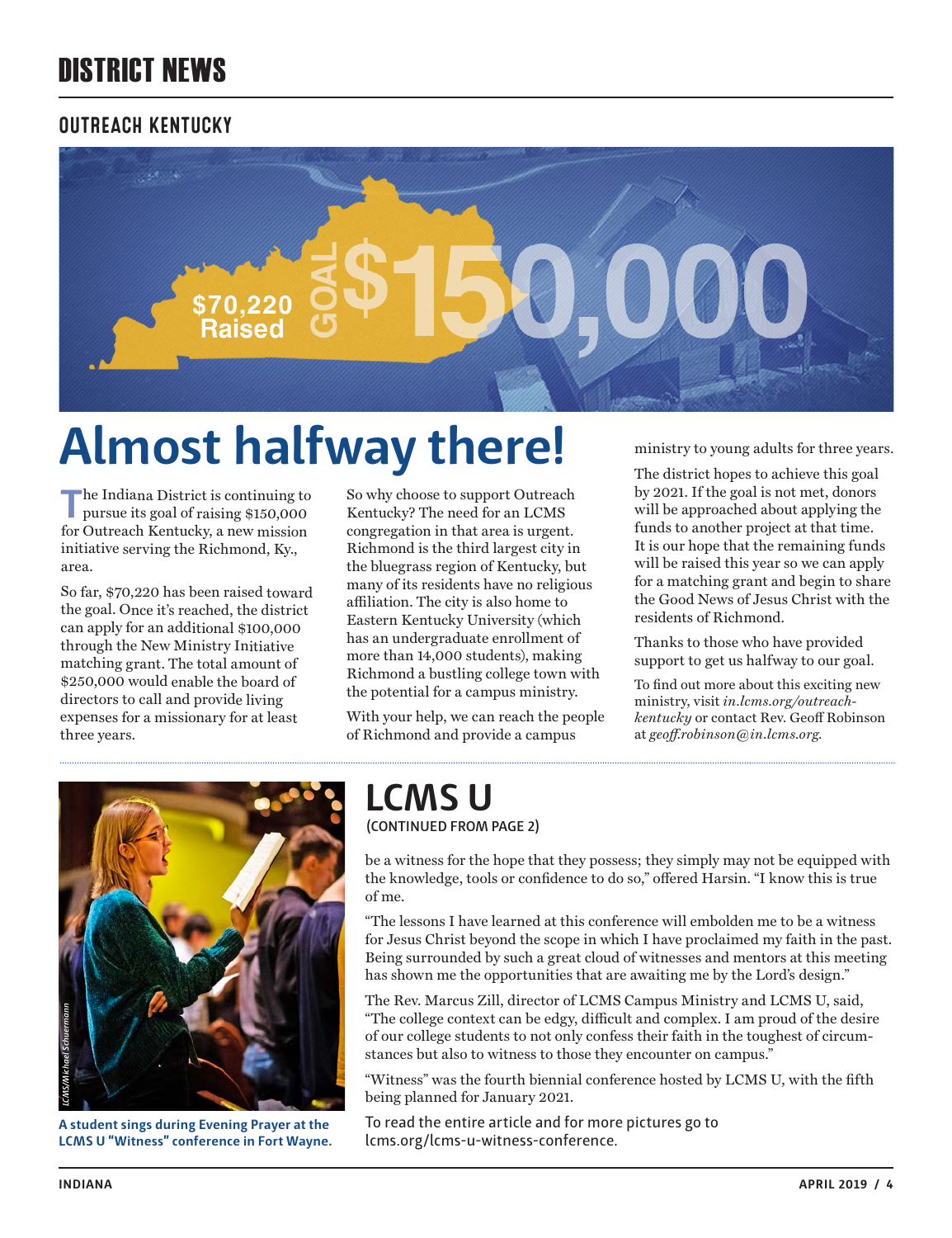# **STEWARDSHIP**



# Uhat's in a name?

**M**ary ran to the tomb a few days<br>after Jesus was buried. When she did not find Him, she started to weep, having thought that someone had taken Him away.

Thinking Jesus was the gardener, she asked Him where He was taken. Jesus simply said "Mary." At once she recognized Him (John 20:11-18).



**Ken Schilf** *Council of Resources*

about His resurrection. He just said "Mary." That's it — the shortest sermon in history.

Jesus showed her His love just as He did throughout His ministry. He associated with the tax collectors and the poor. He fed the 5,000. He healed the 10 lepers. Loving people the way Jesus did is great theology. Yes, we need to have a firm grip on doctrine and know what the Bible says to the world.

Memorize grace and share your love with others. Sometimes they don't need a sermon; they just need you to be the sermon. How do you show that sermon of love to people who need it?

You do such by sharing the blessings that the Lord has given you. Is it food or clothing they need? Is it financial help? All that we have is from the Lord. You can't rescue everyone, but with the assistance of others in your church, you have strength in numbers. How's your outreach or mission group doing in your congregation?

You see, mission outreach and stewardship go hand-inhand. Your church can do this locally, but also districtwide and nationally. The Indiana District can connect you to various human care and disaster relief resources like LERT (Lutheran Early Response Team), IN-CIRT (Critical Incidence Response Team), CISM (Critical Incidence Stress Management) and Grief Support. Go to *in.lcms.org/ resources/human-care* for more information.

# **Foundation welcomes Behrmann**

**Andy Behrmann** has joined the LCMS Foundation as the gift planning counselor for the Indiana District. He takes over for Rev. Phil Krupski, who is now Foundation senior vice-president for Gift Planning Services.



As a gift planning counselor, Behrmann is tasked with helping his fellow members discern the best ways to make use of the gifts God has given them by helping create gift plans that take care of their families and the ministries God has called them to support. He also helps congregations in being good stewards of the gifts that their members have been called to give them. Finally, he shares with ministries the ways in which they can build God's kingdom by making the most effective use of the resources the Lord has provided.

Behrmann is a lifelong Lutheran, born and raised in Indiana. Prior to joining the Foundation, he worked in fundraising for the Ivy Tech Foundation and served on the faculty of Ivy Tech Community College. He has also worked in retirement planning and arts administration. He has an undergraduate degree from DePauw University, and he completed his graduate work at Penn State. In addition, he has completed coursework at The Fund Raising School at IUPUI.

Andy is married to Anna and they are members at Epiphany, Westfield. In previous congregations, Behrmann has served on the Board of Elders, led

several Bible studies and participated in mission trips. He looks forward to sharing the love of Christ by helping develop gift plans that ensure his fellow members have the security of knowing that their needs and the needs of their families will be taken care of, while at the same time have the peace of knowing they are being wise stewards of their God-given resources.

The LCMS Foundation is a ministry arm of the Lutheran Church—Missouri Synod and is charged with three primary tasks:

- ▶ Gift planning for members
- ▶ Investment services for LCMS congregations and other ministries.
- ▶ Trust administration, management and distribution of the gifts and resources entrusted to it.

The Foundation provides charitable expertise to LCMS members by training its counselors to help with biblical, Christ-centered stewardship.

For more information on gift planning and how the Foundation might help you, please do not hesitate to reach out to Andy at **andy. behrmann@lfnd.org** or **317-374-2866**.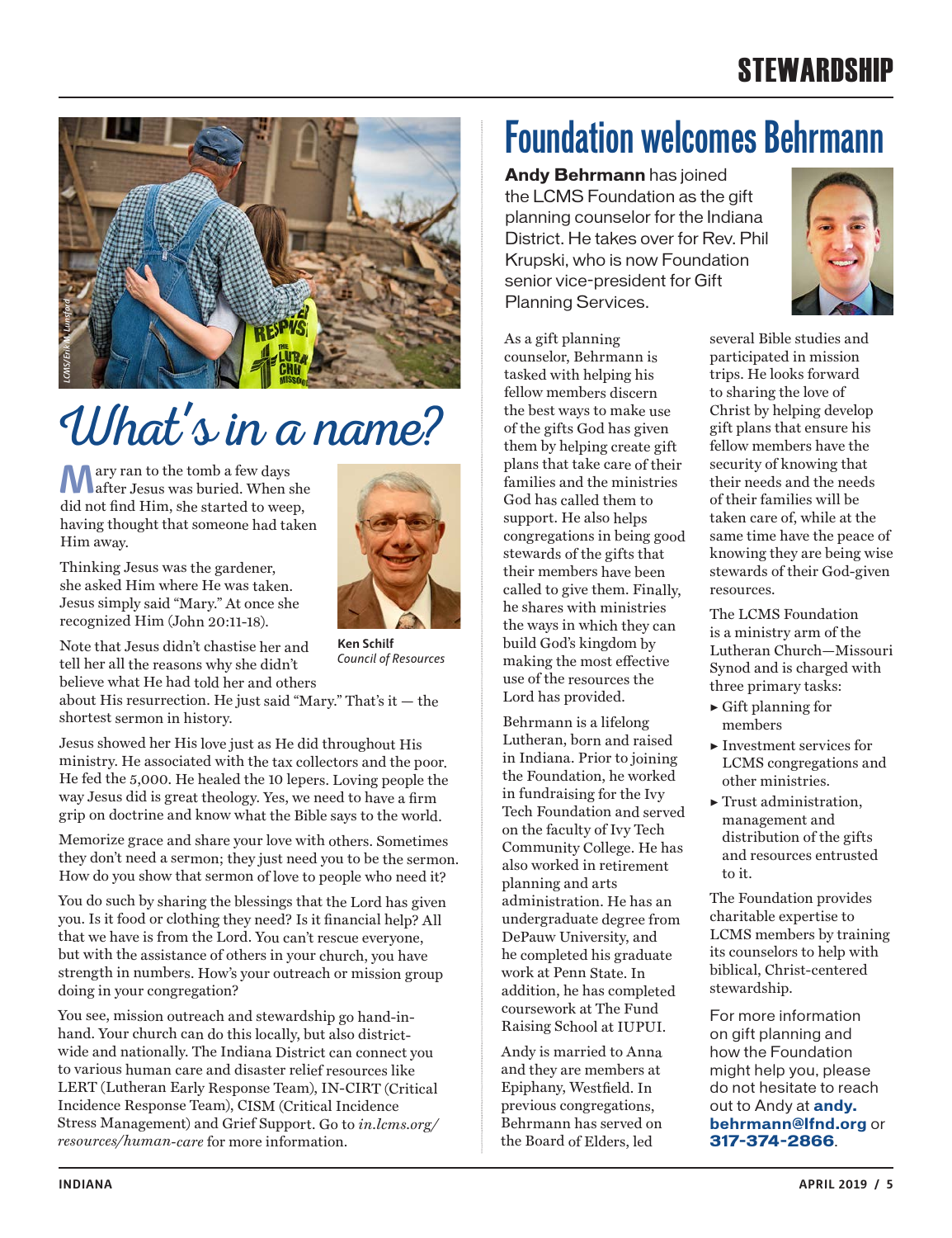# **CELEBRATIONS**



### **Gumz installed at Trinity**

On Feb. 3, Rev. Patrick Gumz (front row, fourth from left) was installed as pastor of Trinity Evangelical Lutheran Church, Hammond. Pastor Gumz has spent the last five years serving two congregations in southwest Kansas. A Purdue University graduate, he attended Concordia Seminary, St. Louis. Rev. Gumz and his wife, Kami, have three children. Among clergy present, Rev. James Barton, emeritus, preached and was the installation officiant; Rev. Dr. Richard Stuckwisch, Indiana District first vice-president, was lector; and Rev. Donald Stock, circuit visitor, was liturgist.



# **Minetola installed at Cornerstone**

On Jan. 27, Rev. Victor Minetola, a Specific Ministry Pastor serving Cornerstone Lutheran Church, Carmel, was ordained and installed as associate pastor, and is serving as pastor of the satellite location in Indianapolis (2837 East New York St.). From left, Revs. Luther Brunette, senior pastor, Cornerstone, Carmel; Daniel Schumm, associate pastor, Cornerstone, Carmel; Dr. Daniel Brege, Indiana District president; Minetola; John Sattler, pastor, Holy Cross, Indianapolis; Paul Borg; Scott Giger, associate pastor, Cornerstone, and pastor of the Fishers satellite; and Rollin Kuznik.

# **Prayer list &**

### **Week of April 1**

- › Eastern District
- $\rightarrow$  Circuit 13 Indianapolis East
- › Ascension, Beech Grove
- › Faith, Greenfield
- › Christ, Indianapolis
- › Peace Deaf,
- Indianapolis
- › St. John,
- Indianapolis
- › Trinity, Indianapolis
- › Zion, New Palestine
- › St. Mark, Shelbyville
- › Mission: Chinese
- Bloomington
- › RSO: Lutheran Child and Family Service,

- › English District  $\sqrt{C}$  Circuit 21 –
- Lexington
- 
- Georgetown
- › Good Shepherd,
- › Our Redeemer,
- › St. John, Lexington
- › Mission: African Immigrant Ministry, St. Augustine,
- 
- › RSO: Lutheran Foundation,
- 
- **District**
- 
- › Grace, Dyer
- › Concordia,
- › Trinity, Hammond
- 
- 



- 
- › St. Paul, Munster
- › Peace, Schererville
- › Mission: Campus Ministry, University, Bloomington
- › RSO: Lutheran Life Villages, Fort Wayne

### **Week of April 22**

- › Iowa District East
- › Circuit 10 Decatur
- › Peace, Berne
- › Immanuel, Decatur › St. John (Bingen),

› St. Paul, Decatur › St. Peter, Decatur › Zion, Decatur › Zion (Friedheim), Decatur › Emmanuel (Soest), Fort Wayne › Prince of Peace, Hartford City › St. John (Flatrock), Monroeville › Bethlehem (Tocsin),

Ossian

› New Hope, Ossian › Faith, Roanoke › Mission: Campus Ministry, University, West Lafayette › RSO: Lutheran Ministries Media, Fort Wayne **Week of April 29** › Iowa District West  $\sqrt{C}$  Circuit 14 – Indianapolis West › Our Shepherd, Avon › Christ, Brownsburg › Holy Cross, Crawfordsville › Peace, Greencastle › Prince of Peace, Martinsville › Christ the King, Mooresville › Living Christ, Plainfield › Immanuel, Terre **Haute** 

- Decatur
- 
- Ministry, Faith,
	-
- Indianapolis

### **Week of April 8**

- 
- › Our Savior, Danville
- › Bread of Life,
	-
- Lexington
- Lexington
- 
- 
- Fort Wayne
- Fort Wayne

### **Week of April 15**

- › Florida-Georgia
- $\rightarrow$  Circuit 1 –
- Hammond
- 
- 
- Hammond
- 
- 

› Mission: Campus Ministry, Grace, Muncie (Ball State) RSO: Lutheran School Partnership, Fort Wayne

› Redeemer, Highland › Trinity, Lowell





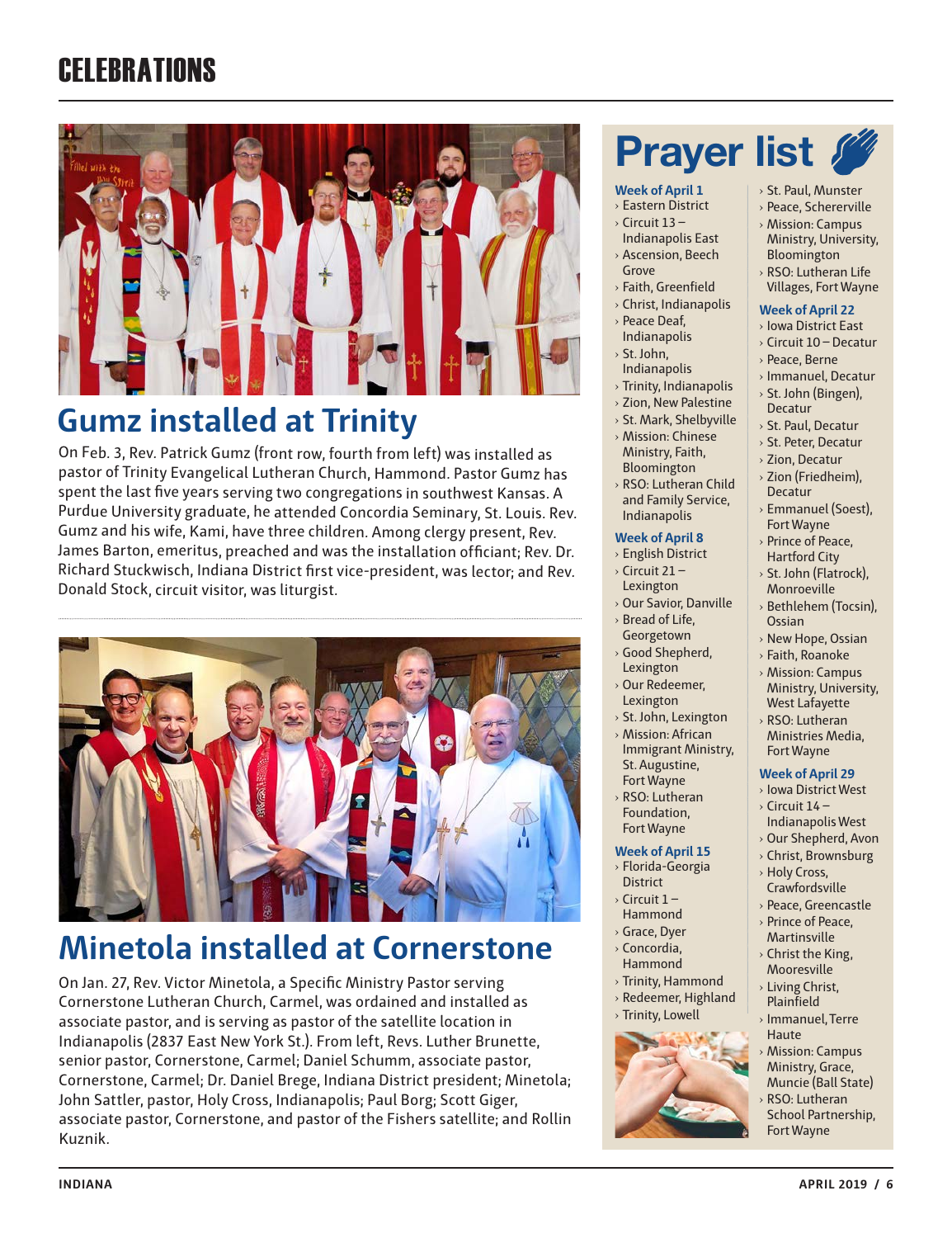# **April Anniversaries**

#### **April 1**

Mr. and Mrs. Robert Benter *63, St. Paul (Wegan), Brownstown*

Mr. and Mrs. Jay Marks *58, St. James, Lafayette*

#### **April 2**

Mr. and Mrs. Philip Habegger *53, Bethlehem, Fort Wayne*

Mr. and Mrs. Ralph Meek *53, Grace, New Albany*

**April 3** Mr. and Mrs. Robert Allman *54, Immanuel, Seymour*

Mr. and Mrs. John Mader *54, St. Paul's, Fort Wayne*

**April 4** Mr. and Mrs. Tom Nolting *60, St. Peter's, Brownstown*

Mr. and Mrs. Jim Braun *55, Emmanuel, Fort Wayne*

Mr. and Mrs. Guy Gardin *55, St. Peter, North Judson*

**April 6** Mr. and Mrs. Larry Studebaker *51, Holy Cross, Fort Wayne*

**April 8** Mr. and Mrs. Harold Hackman *63, Immanuel, Seymour*

Mr. and Mrs. Kenneth Gumz *58, St. Paul's, Chesterton*

Mr. and Mrs. Edward Lambert *58, St. Peter, North Judson*

Mr. and Mrs. Travis Cummings *57, St. John's, White Creek*

Mr. and Mrs. Charlie Backofen *52, Cornerstone, Carmel*

Mr. and Mrs. Tom Brandt *52, Zion, (Friedheim), Decatur*

**April 11** Mr. and Mrs. Thomas Bullard *55,Immanuel, Seymour*

Mr. and Mrs. Donald Wood *55, St. John, Lanesville*

**April 12** Mr. and Mrs. Bill Moeller *66, Cornerstone, Carmel*

Mr. and Mrs. Gib Foertsch *61, Emmanuel, Tell City*

Mr. and Mrs. Eugene Saalfrank *55, Bethlehem, Fort Wayne*

#### **April 15**

Mr. and Mrs. Dick Pasch *52, Our Shepherd, Avon* 

Mr. and Mrs. Paul Upton *52, Cornerstone, Carmel* **April 16**

Mr. and Mrs. Bob Adams *64, Cornerstone, Carmel*

**April 17** Mr. and Mrs. Norb Bultemeier *60, Zion, Decatur*

**April 18** Mr. and Mrs. Jerry Nichols *55, Trinity, Darmstadt*

**April 19**

Mr. and Mrs. Wayne Van Bargen *50, Holy Cross, Fort Wayne*

**April 20** Mr. and Mrs. Larry Coolman *56, Holy Cross, Fort Wayne*

Mr. and Mrs. Robert Wischmeier *51, St. Peter's, Brownstown*

**April 21** Mr. and Mrs. Dick Culter *62, Cornerstone, Carmel*

Mr. and Mrs. Everett Duwe *51, Immanuel, Seymour*

**April 2** Mr. and Mrs. Leon Hackman *57, St. Peter's, Brownstown*

Mr. and Mrs. Dennis Buuck *53, St. James, Lafayette*

Mr. and Mrs. Henry Wirth *52, Redeemer, Louisville*

**April 23** Mr. and Mrs. Bill Lindeman *53, Holy Cross, Fort Wayne*

Mr. and Mrs. Bill Schellenbach *53, Cornerstone, Carmel*

**April 24** Mr. and Mrs. Larry Wernert *54, Grace, New Albany*

Mr. and Mrs. Ken Knipstein *53, Bethlehem, Fort Wayne*

**April 25** Mr. and Mrs. Walter Tittman *60, Emmanuel, Fort Wayne*

Mr. and Mrs. Paul Claycamp |*54, Zion, Seymour*

> **April 21** Doris Householder, 93

**April 22** Eugene Gordon, 97 *St. James, Lafayette*

**April 23** Clifford Sierp, 99

**April 25** Helen Busche, 93

Ruth Merriman, 93

**April 26** Joyce Kleppinger, 95

Martha Howard, 94

Ruth Fuhrmann, 92 *Calvary, Indianapolis* Mr. and Mrs. Donald Runge d *51, Immanuel, Seymour*

Mr. and Mrs. Jerry Matkins *50, Calvary, Indianapolis*

**April 26** Mr. and Mrs. Ron Radeke *61, Holy Cross, Fort Wayne*

**April 27** Mr. and Mrs. Ben Sakaguchi *51, St. Peter, North Judson*

Mr. and Mrs. Ron Zwald *51, Grace, New Albany*

**April 28** Mr. and Mrs. Jefferson Baumis *68, St. James, Lafayette*

**April 29** Mr. and Mrs. Karl Turmail, *64, St. Peter's, Brownstown*

Mr. and Mrs. Wilfred Blank, *61, St. John, Lanesville*



# **April Birthdays**

**April 2** Leona Beckman, 91 *Bethlehem, Fort Wayne*

**April 3** Jack Janz, 94 *St. Matthew's, Delphi*

Mamie Smith, 92 *Zion, Fort Wayne*

**April 4** Esther Blank, 95 *St. John, Lanesville*

**April 5** Flo Koenig, 93 *Heritage, Valparaiso*

**April 6 Dorothy Gutzler, 101**  *Trinity, Hobart*

Mary Schneider, 91 *Immanuel, Seymour* **April 7** Dwight Bieberich, 90 *Zion, Fort Wayne*

**April 8** Geneva Lofton, 90 *St. John, Lanesville*

**April 9** Dorothy Hehman 97 *St. Peter's, Brownstown*

Marcille Burtch, 92 *Emmanuel, Fort Wayne*

**April 11** *Ralph Sauer, 90 Zion, Decatur*

**April 13** Phyllis Brown, 90 *Our Redeemer, Evansville*

Eugene Hill, 90 *Zion, Decatur*

**April 14** Neil Arbeiter, 94 *Our Redeemer, Evansville*

**April 15** Orpha Emkes, 95 *Zion, Seymour*

Gloria Bauman, 93 *Epiphany, Westfield*

**April 16** Jack Hayes, 90 *Holy Cross, Fort Wayne*

**April 17** Dorothy Wiegman, 98 *Emmanuel, Fort Wayne*

**April 19** Mary Macke, 92 *Holy Cross, Fort Wayne*

**Aprl 20** Elsie Kovener, 90 *Immanuel, Seymour*

**INDIANA APRIL 2019 / 7**

*Immanuel, Avilla*

*Immanuel, Seymour*

*St. Paul's, Fort Wayne*

*St. James, Lafayette*

*Bethlehem, Fort Wayne*

*Bethlehem, Fort Wayne*

**April 28** Eleda Barille, 95 *St. Paul's, Fort Wayne*

Werner Hospers, 94 *Heritage, Valparaiso*

Ivan Wortmann, 92 *Trinity, Darmstadt*

**April 29** Charlotte Brown, 95 *St. Peter, North Judson*

Carol Rose, 90 *Emmaus, Fort Wayne*

**April 30** Dottie Bruick, 93**,**  *Holy Cross, Fort Wayne*

**Belated Feb. 6** Betty Shadday, 90

*Trinity, Dillsboro*